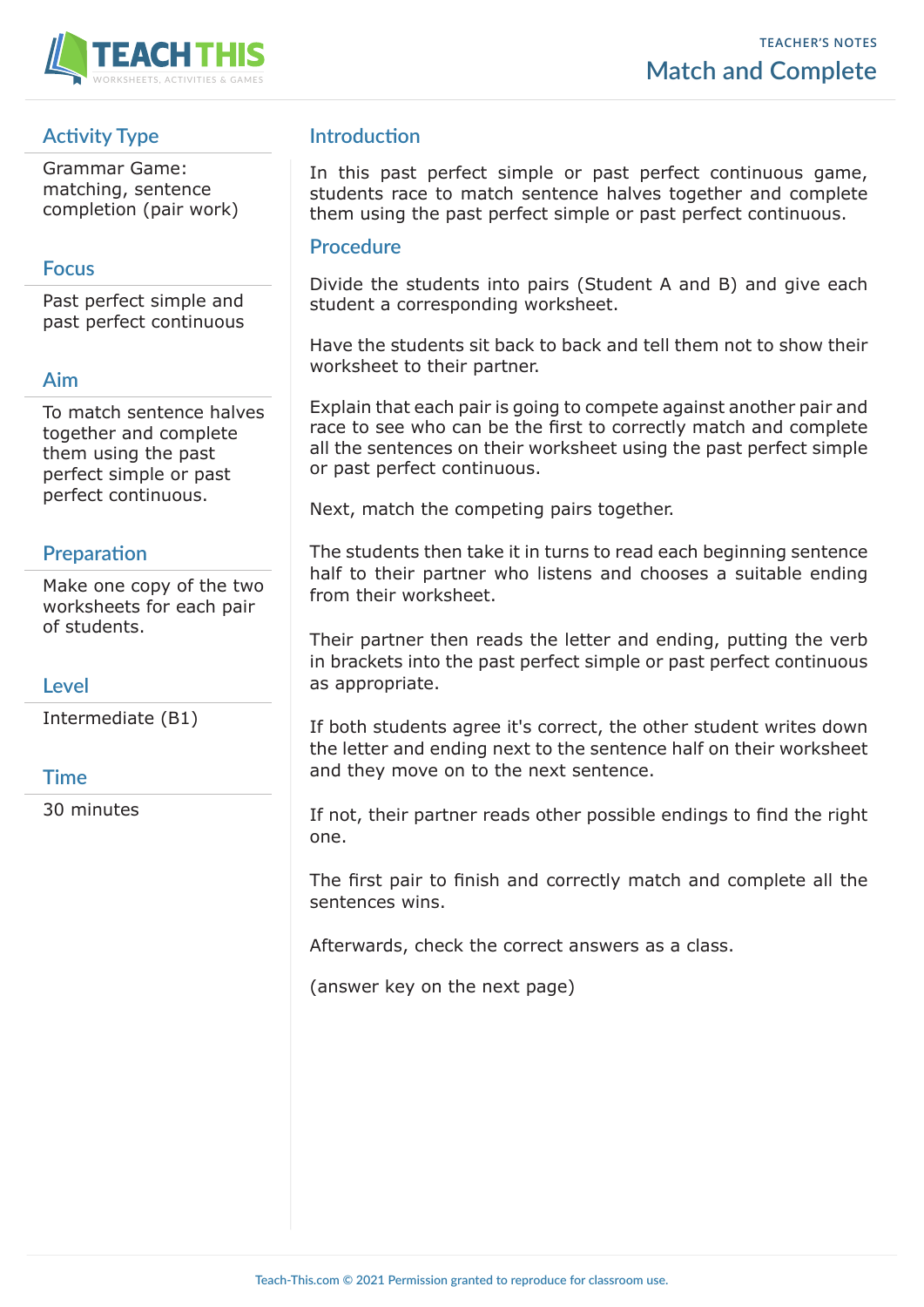

# **Activity Type**

Grammar Game: matching, sentence completion (pair work)

## **Focus**

Past perfect simple and past perfect continuous

## **Aim**

To match sentence halves together and complete them using the past perfect simple or past perfect continuous.

## **Preparation**

Make one copy of the two worksheets for each pair of students.

## **Level**

Intermediate (B1)

## **Time**

30 minutes

## **Answer key**

### Student A

- 1. f / where I had spilled my coffee.
- 2. b / because she had been chopping onions.
- 3. k / who I hadn't seen for ages.
- 4. i / because he had been seeing someone else.
- 5. m / because they had forgotten their passports.
- 6. c / as I hadn't watered them for ages.
- 7. j / since I had already eaten dinner.
- 8. a / as I had been biting them a lot lately.
- 9. e / when I told them I had seen a ghost.
- 10. g / that Lucas and Ava had broken up.
- 11. h / as I hadn't been sleeping well for a while.
- 12. n / because he had been standing all day at work.
- 13. d / that our dog had been barking all night.
- 14. l / Miguel had already bought the tickets.

#### Student B

- 1. g / most of the students had fallen asleep.
- 2. m / as he had already done his homework.
- 3. e / where his sister had kicked him.
- 4. l / as I had heard a loud noise.
- 5. c / since he hadn't invited me to his.
- 6. d / that she had been crying.
- 7. h / that I had been wearing my top inside out all day.
- 8. f / we had been waiting for over an hour.
- 9. b / as he had been wearing the same socks for a week.
- 10. i / as I hadn't plugged it in.
- 11. n / because my alarm hadn't rung.
- 12. j / because I had been driving too fast.
- 13. k / she hadn't had breakfast yet.
- 14. a / because I had forgotten to fill it.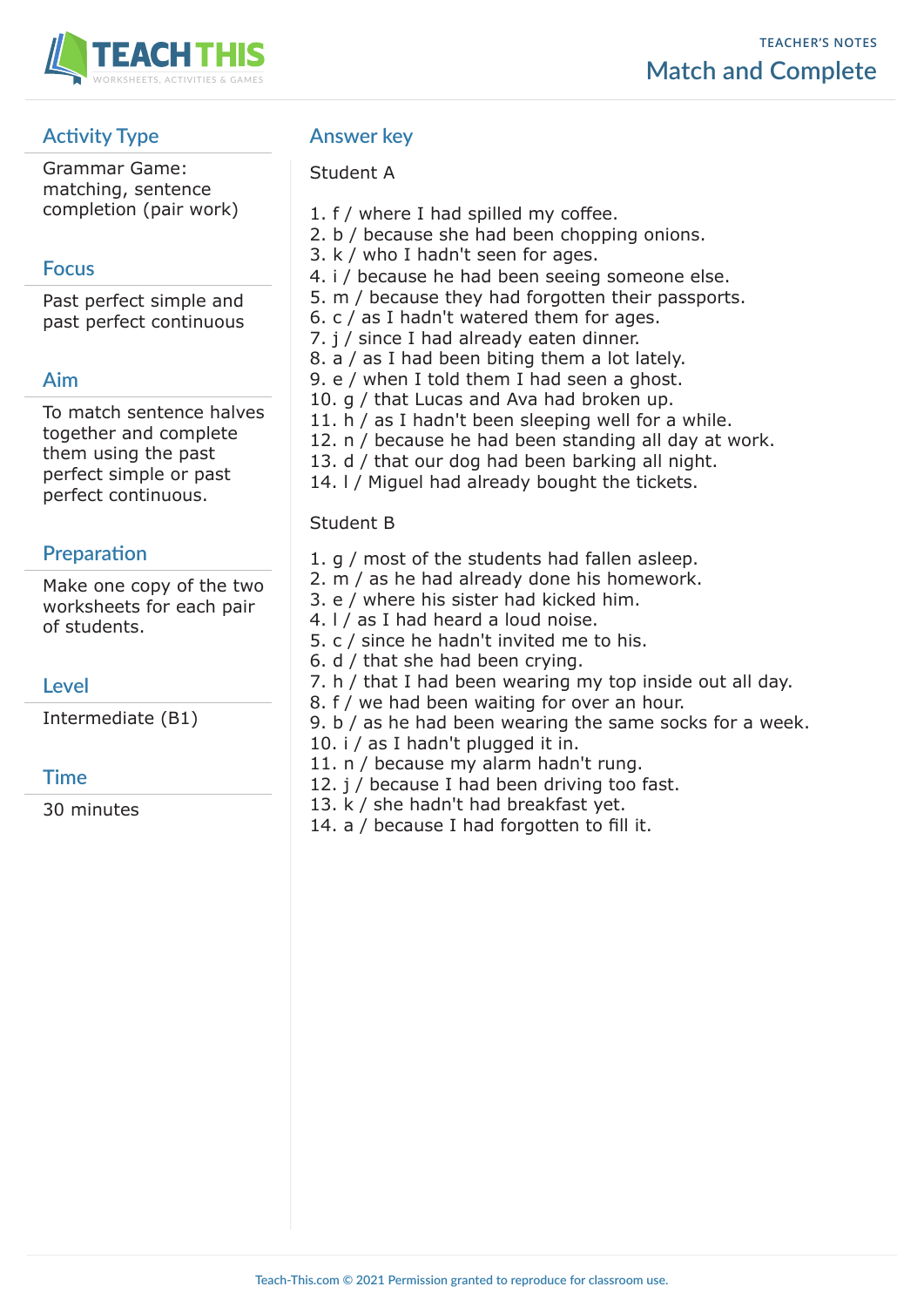

### **Student A**

**Take it in turns to read each beginning sentence half to your partner. Listen to their ending. If you both agree it's correct, write down the letter and ending. If not, ask your partner to read other possible endings to find the right one.**

| 1. There was a stain on my shirt      |  |
|---------------------------------------|--|
| 2. Gemma was crying                   |  |
| 3. I met a friend in the street       |  |
| 4. Jill broke up with her boyfriend   |  |
| 5. They weren't allowed on the plane  |  |
| 6. My plants all died                 |  |
| 7. I didn't have any of the pizza     |  |
| 8. My fingernails looked awful        |  |
| 9. Nobody believed me                 |  |
| 10. We were shocked to hear           |  |
| 11. I cut down on coffee              |  |
| 12. James wanted to sit down          |  |
| 13. The neighbours called to complain |  |
| 14. When Ann arrived at the cinema,   |  |

#### **Listen to each beginning sentence half and choose the correct ending below. Read the letter and ending to your partner for them to write down, putting the verb in brackets into the past perfect simple or past perfect continuous as appropriate.**

| a. because I (forget) to fill it.          | h. that I (wear) my top inside out all day. |
|--------------------------------------------|---------------------------------------------|
| b. as he (wear) the same socks for a week. | i. as I (not plug) it in.                   |
| c. since he (not invite) me to his.        | j. because I (drive) too fast.              |
| d. that she (cry).                         | k. she (not have) breakfast yet.            |
| e. where his sister (kick) him.            | I. as I (hear) a loud noise.                |
| f. we (wait) for over an hour.             | m. as he (already / do) his homework.       |
| g. most of the students (fall) as leep.    | n. because my alarm (not ring).             |